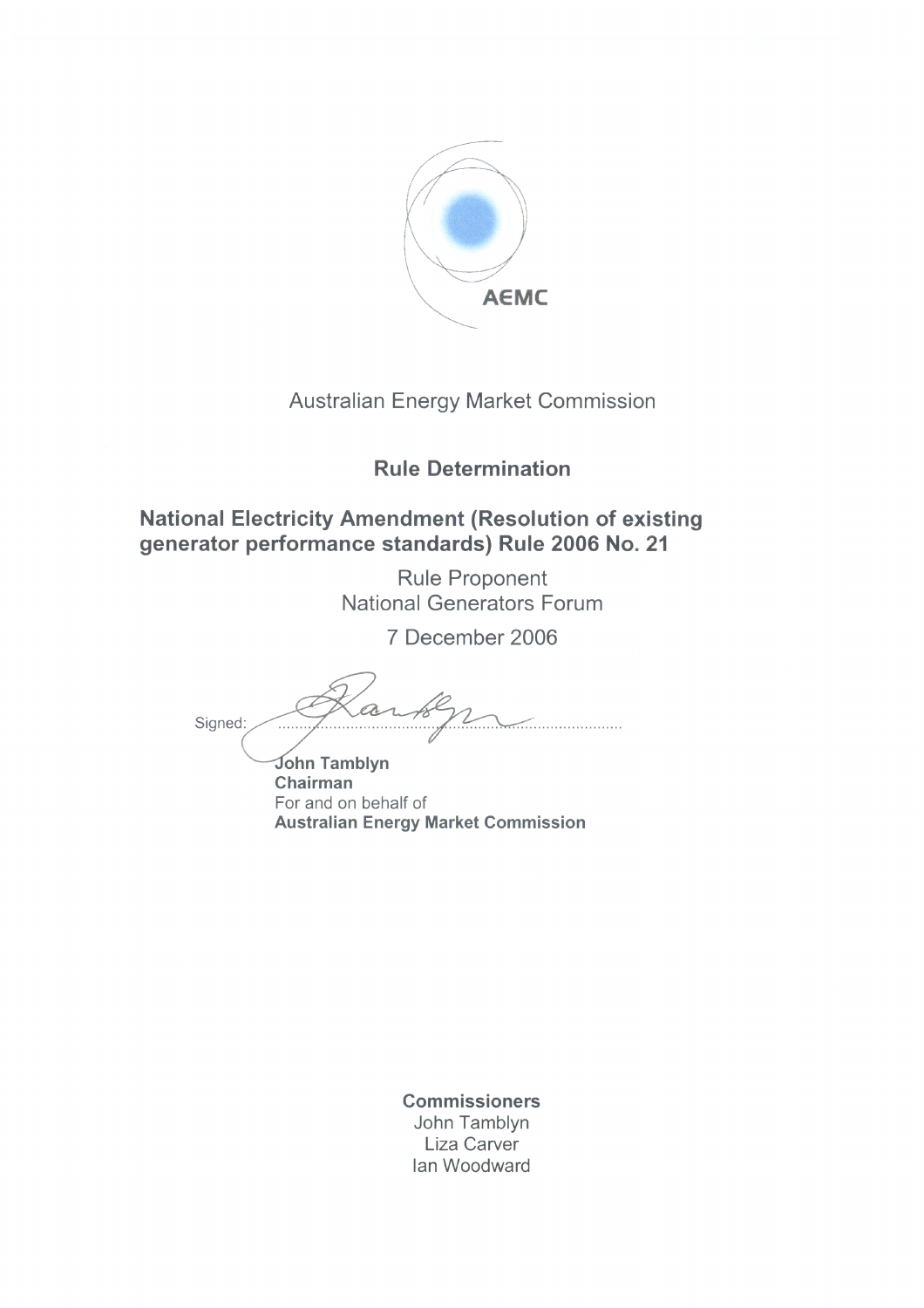#### **Inquiries**

The Australian Energy Market Commission PO Box H166 Australia Square NSW 1215

**E:** aemc@aemc.gov.au **T:** (02) 8296 7800 **F:** (02) 8296 7899

### **Citation**

AEMC 2006, *National Electricity Amendment (Resolution of existing generator performance standards) Rule 2006 No. 21*, Rule Determination, 7 December 2006, Sydney.

### **About the AEMC**

The Council of Australian Governments, through its Ministerial Council on Energy, established the Australian Energy Market Commission (AEMC) in July 2005 to be the Rule maker for national energy market. The AEMC is currently responsible for Rules and policy advice covering the National Electricity Market. It is a statutory authority. Our key responsibilities are to consider Rule change proposals, conduct energy market reviews and provide policy advice to the Ministerial Council as requested, or on AEMC initiative.

This work is copyright. The Copyright Act 1968 permits fair dealing for study, research, news reporting, criticism and review. Selected passages, tables or diagrams may be reproduced for such purposes provided acknowledgement of the source is included.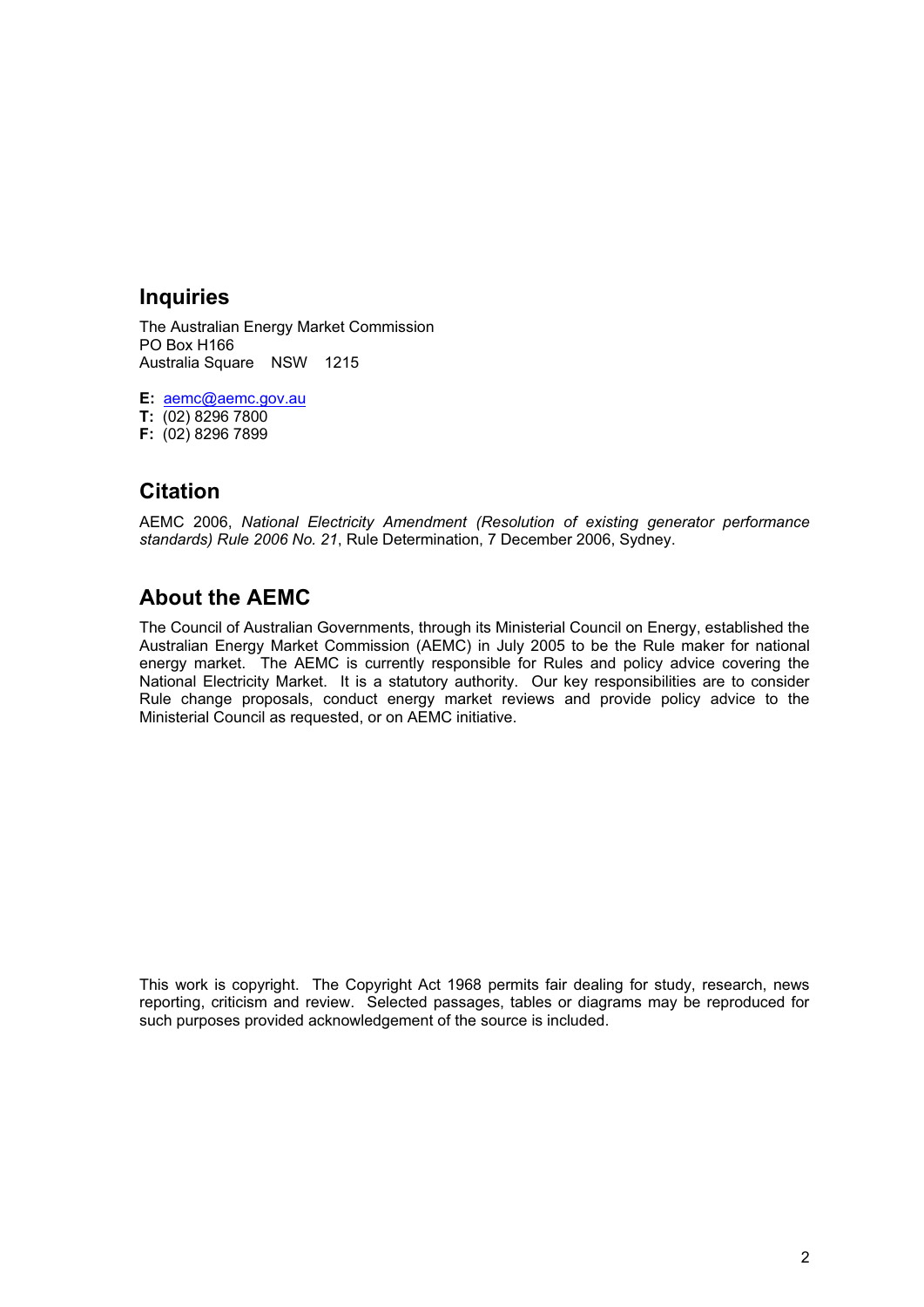# **Contents**

| $\mathbf{1}$ . |     |                                                              |  |
|----------------|-----|--------------------------------------------------------------|--|
| 2.             |     |                                                              |  |
| 3.             |     |                                                              |  |
|                |     |                                                              |  |
|                |     |                                                              |  |
|                | 3.3 |                                                              |  |
|                |     | 3.4 Assessment of the Rule: the Rule Making Test and the NEM |  |
|                |     |                                                              |  |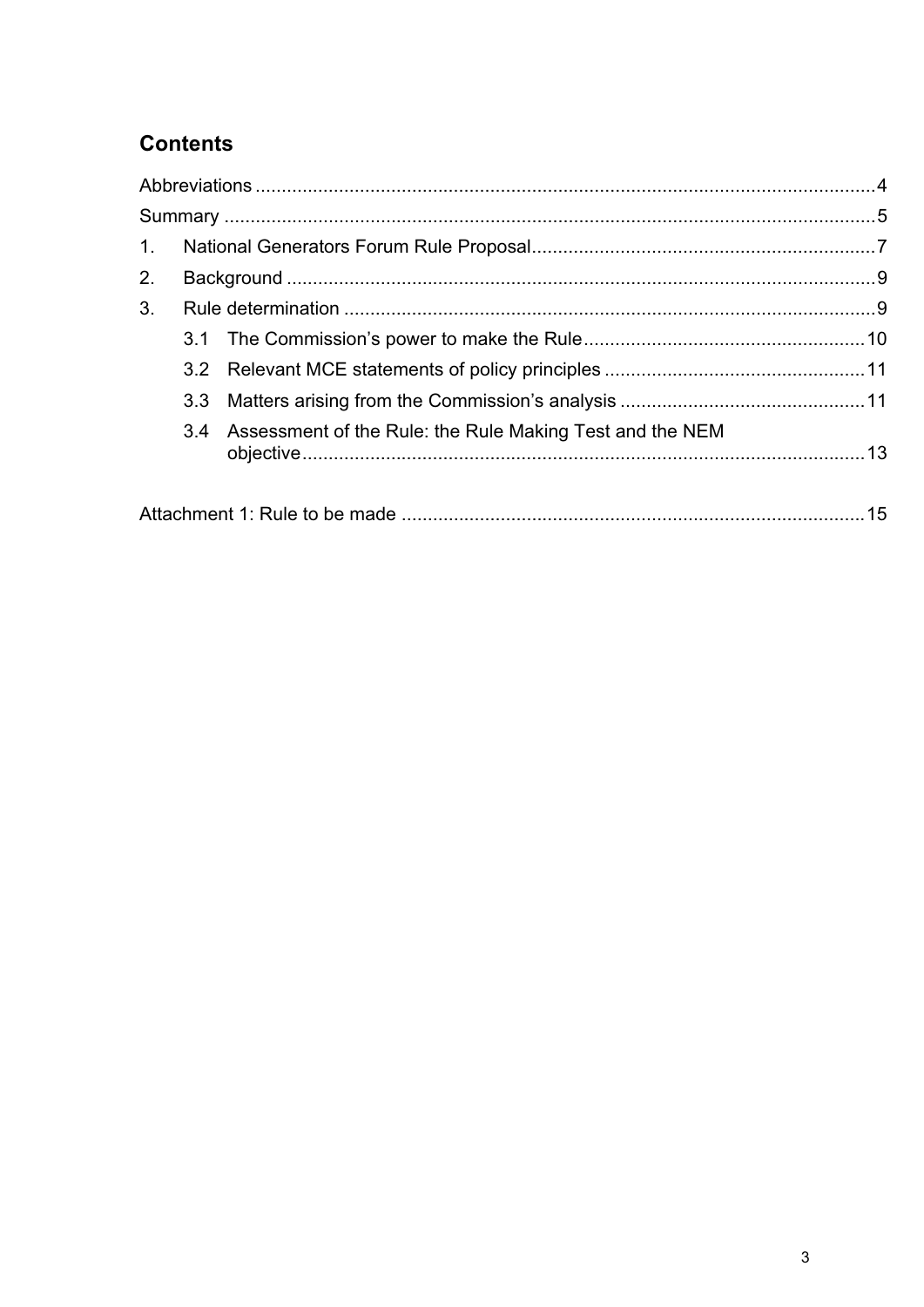## **Abbreviations**

| <b>ACCC</b>   | <b>Australian Competition and Consumer Commission</b> |
|---------------|-------------------------------------------------------|
| <b>AEMC</b>   | Australian Energy Market Commission                   |
| Code          | <b>National Electricity Code</b>                      |
| Commission    | see AEMC                                              |
| MCE           | Ministerial Council on Energy                         |
| <b>NEL</b>    | National Electricity Law                              |
| <b>NEM</b>    | <b>National Electricity Market</b>                    |
| <b>NEMMCO</b> | National Electricity Market Management Company        |
| Rules         | <b>National Electricity Rules</b>                     |
| <b>TNSP</b>   | <b>Transmission Network Service Provider</b>          |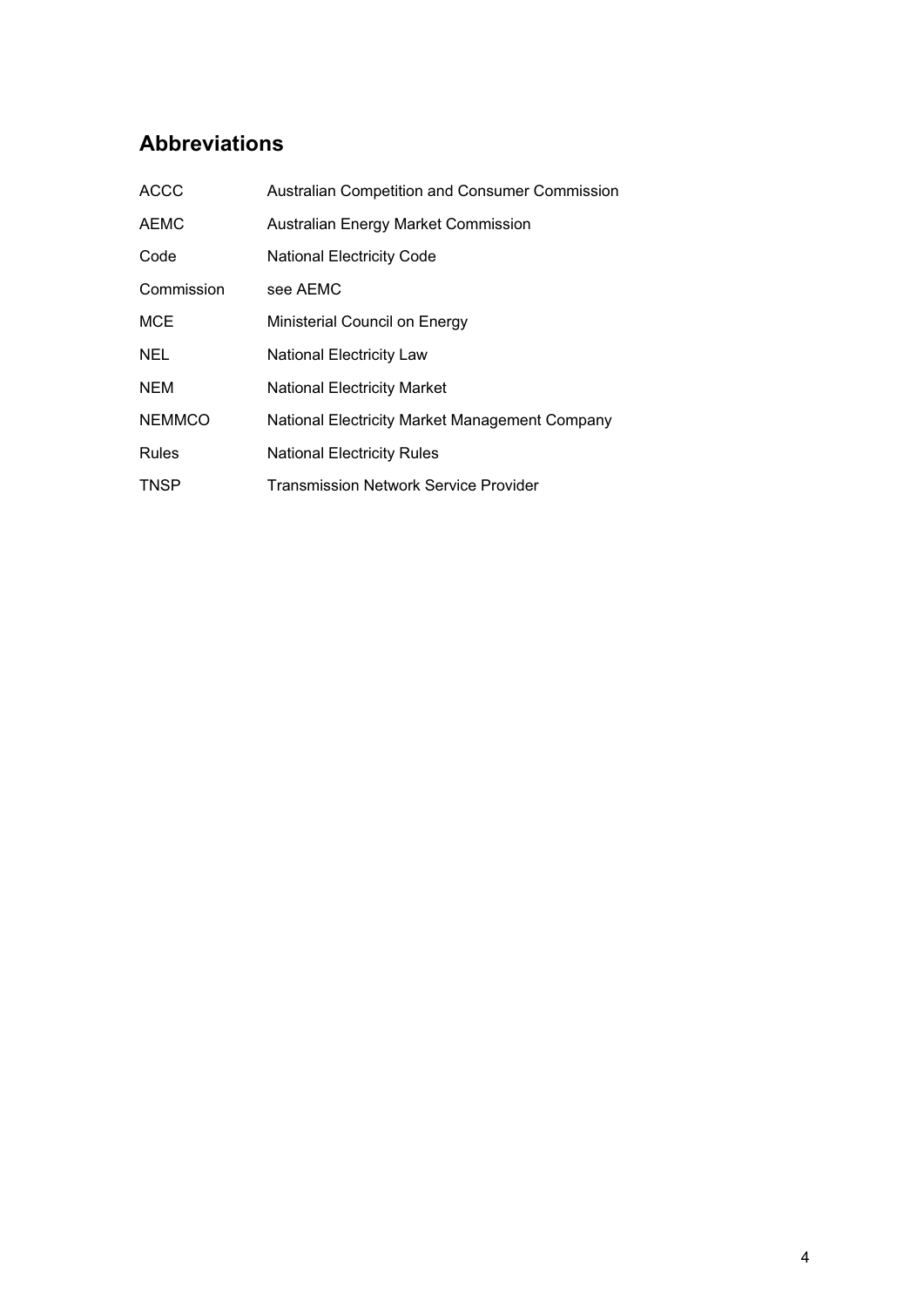### **Summary**

The Australian Energy Market Commission (Commission) makes this Rule determination and accompanying Rule under section 102 of the National Electricity Law (NEL). On 4 September 2006, the National Generator's Forum (NGF) submitted a Rule change request, which was co-signed by NEMMCO (the NGF proposal), to the Commission to formalise the process to be followed by NEMMCO and generators to finalise performance standards for existing eligible plant.

The NGF proposal requested that Chapter 4 of the Rules be changed to include two additional Rules, viz. Rule 4.16 'Transitional arrangements for establishment of performance standards', and Rule 4.17 'Expert determination'. Minor consequential changes were also requested to clause 4.15(b), 5.2.5(a) and the Glossary term 'performance standard'.

The NGF proposal indicated that the recommended process was consulted with Transmission Network Service Providers prior to it submission to the Commission. The NGF proposal also indicated that NEMMCO and Generators were currently following the process in the Rule proposal with a view to ensuring that performance standards are agreed by the end date of 1 June 2007. The AER has confirmed its support for the one-off process.

The Commission determined on 31 October 2006 to commence the Rule change process for the NGF proposal under sections 94 and 96 of the NEL. A notice to expedite the Rule making process under sections 95 and 96 was published by the Commission on 2 November 2006. Interested parties were advised to submit any objections in writing by 16 November 2006 and to make any submissions by 4 December 2006. The Commission received no objections to expediting the making of the Rule and no submissions regarding the content of the proposed Rule changes.

The Commission analysed the proposed Rule change with the following findings:

- The NGF proposal was submitted following a report to the MCE by the AEMC regarding the unsatisfactory registration status of generator performance standards;
- The NGF proposal had adopted one essential recommendation of the AEMC report that a suitable proponent request a Rule change to enable the performance standards of all eligible plant to be registered with NEMMCO by 30 June 2007;
- The Commission considers that the one-off processes as presented in Rules 4.16 and 4.17 are to be procedurally sound in relation to Rules 4.13, 4.14, 4.15 and Chapter 5;
- The Commission notes that clause  $4.16.5(c)(1)$  allows a generator to continue to rely on a jurisdictional derogation unless NEMMCO requires a higher performance standard for system security purposes and NEMMCO considers that the eligible plant has a capability that is higher than the derogated performance standard. The Commission understands that clause 4.16.5(g) works to allow the parties to negotiate a higher performance standard, but that if the generator does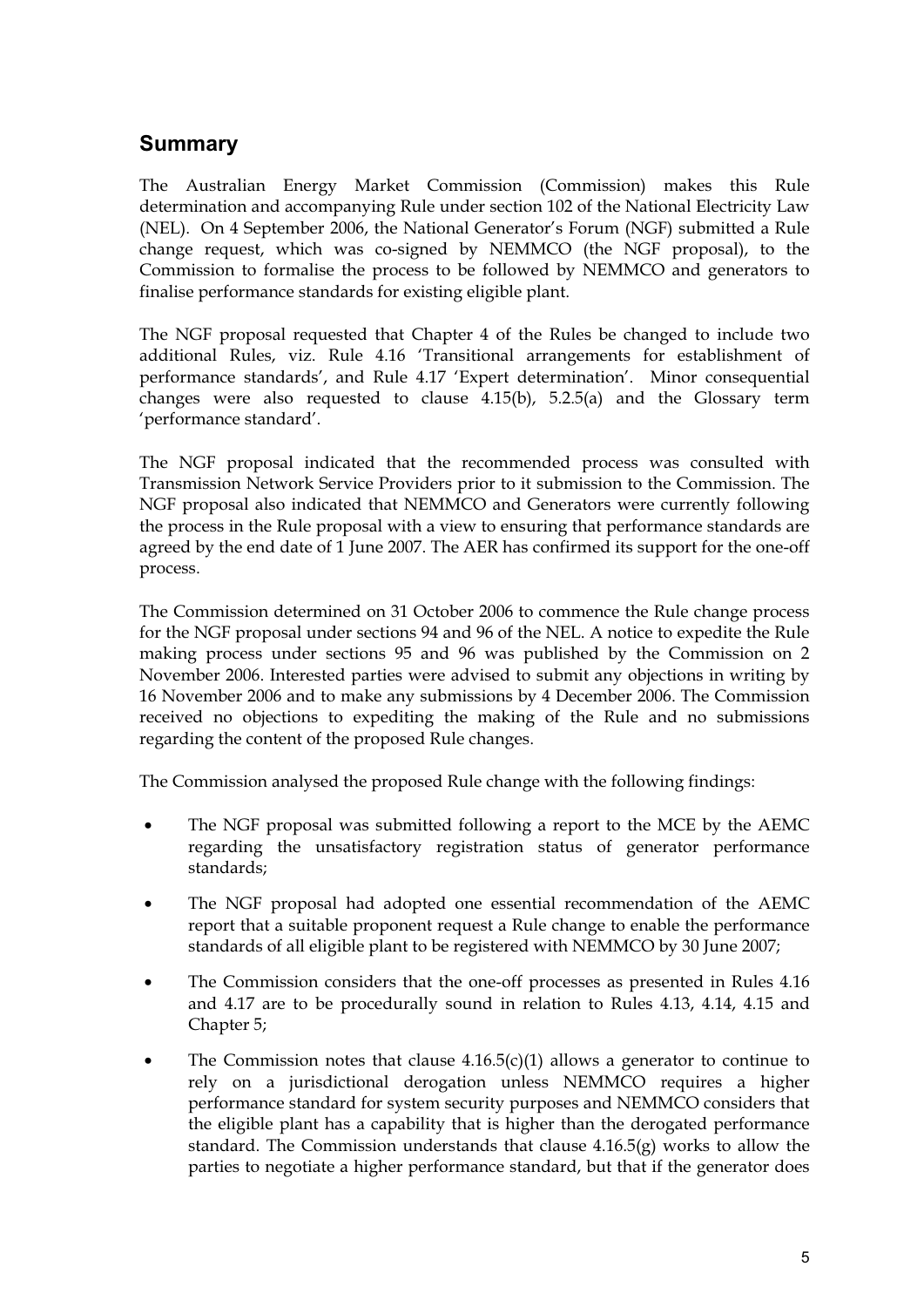not participate actively in the negotiation process, then the generator could rely on clause 4.16.5(c)(1) to apply a relevant derogation, until such times as the derogation expires:

- The Commission is of the view that the one-off process is sufficiently flexible to enable NEMMCO and a generator to manage any particular combination of Rule related process difficulties with plant registration and performance standards so that by 30 June 2007 both the generating unit and its performance standard are registered with NEMMCO;
- The scheduled dates for relevant steps in the process have been adjusted, as indicated in the NGF proposal, to ensure that they are active at the date of gazettal of the Rule to be made;
- The Commission is of the view that the commencement date of 31 December 2006 will provide any generator (who for whatever reason had not commenced participation in the process) with sufficient lead time, from the making of the Rule, to become an active participant;
- The Commission notes that NEMMCO and existing Generators have commenced using the one-off process and are on track to completing the process by 30 June 2007. The Commission considers that it is appropriate to give this activity formal recognition to allow all generators to complete their performance standards registration process.

Based on these findings, the Commission has determined to make the Rule.

The Commission is satisfied that the Rule is likely to contribute to the NEM objective, and that it therefore satisfies the Rule Making Test.

The Commission also notes that through submissions to its Technical Standards Review, there was widespread industry support for proceeding with this proposal.

This Rule determination sets out the Commission's reasons for making the Rule, in accordance with the requirements of the NEL.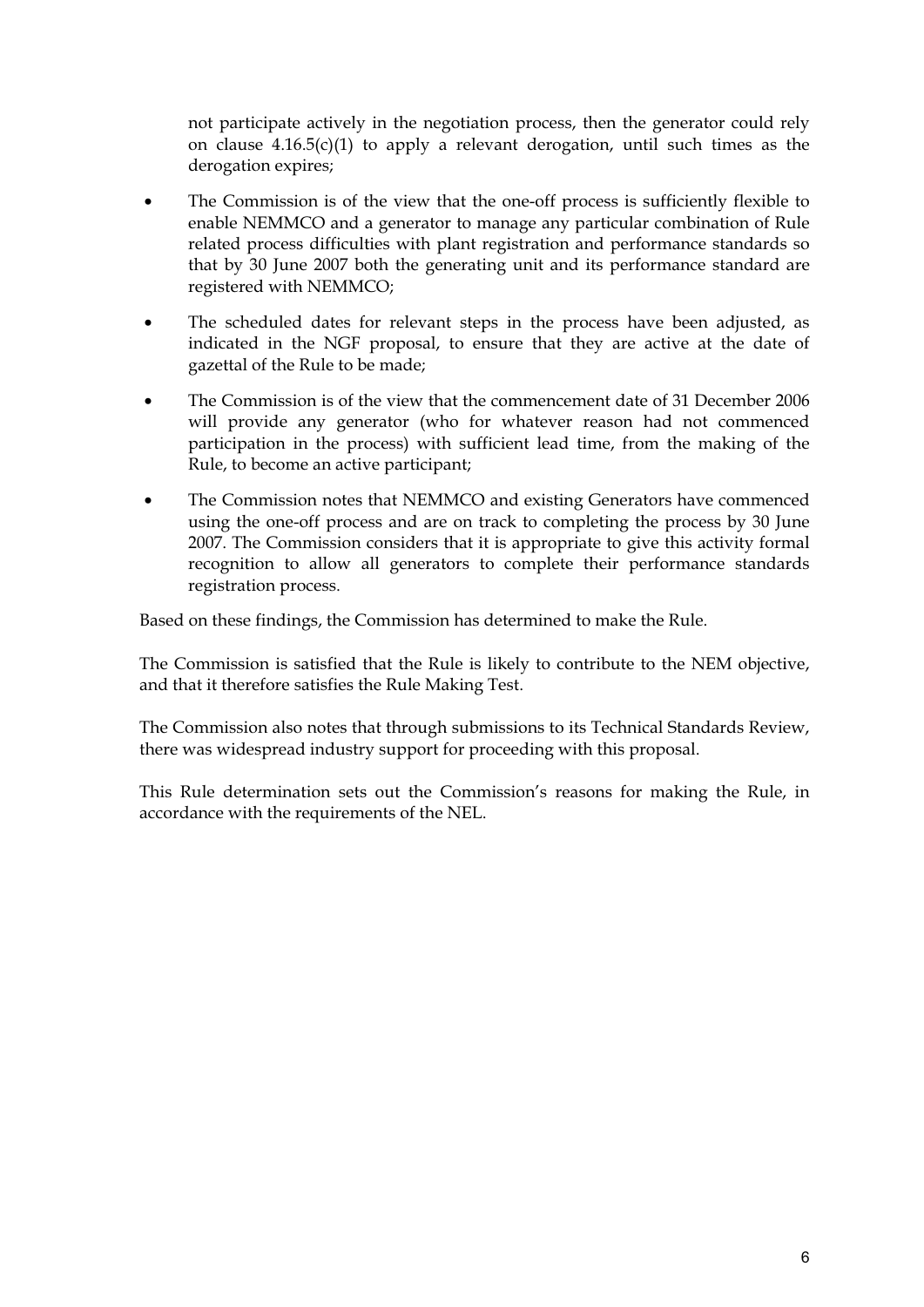### **1. National Generators Forum Rule Proposal**

The Commission makes this Rule determination and accompanying Rule under section 102 of the NEL. On 4 September 2006, the NGF1 with signed endorsement from NEMMCO ("the NGF proposal") submitted a Rule change request to the Commission to establish a process for resolving and registering the content of performance standards for generators that were connected, or were in the process of connecting, at the date the current performance standards regime came into effect in their region. The proposal is for the relevant content to be finalised through agreement or by expert determination by 1 June 2007.

The NGF proposal requested that Chapter 4 of the Rules be changed to include two addition Rules. These Rules would be located immediately after Rule 4.15 "Performance standards", and would act to provide additional principles to support the establishment of performance standards as required by other parts of the Rules. Consequential changes to other Rules were also requested.

The new Rules are summarised as follows:

#### • **One-off arrangement for establishment of performance standards.**

This Rule provides a one-off process by which NEMMCO and a Generator may agree on a performance standard for eligible plant where a performance standard is not currently registered with NEMMCO. Some steps in the process may include the  $AER<sup>2</sup>$  if testing of plant or the provision of additional information is required before the performance standard is able to be registered. In the process, NEMMCO and each generator must identify the gaps or inaccuracies in performance standards (if there are any) and then negotiate to resolve them. The NGF proposes that the negotiation phase for establishing the performance standards must end by the final referral date, nominated as 1 March 2007. On this date, if the performance standard is not finalised, NEMMCO must refer the determination of the performance standard to a performance standards expert for an independent and binding determination. As part of the process, the relevant NSP is invited to advise NEMMCO of its views. Once settled, the existing connection agreements are taken to include the revised performance standards.

#### • **Expert determination.**

This Rule provides a process which must be followed if a performance standards expert is to be used to determine a suitable performance standard for eligible plant. This process involves the AER, a performance standards committee, NEMMCO, the Generator, and the selected expert. The expert is required to determine the performance standard and provide NEMMCO and the Generator with its written determination not later than the performance standards determination date, nominated as 1 June 2007 by the NGF.

• The Rule includes a clause that recognises the effectiveness of any actions taken in anticipation of the making of this Rule toward regulating performance standards;

 $\overline{a}$ 

<sup>&</sup>lt;sup>1</sup> National Generator's Forum – a corporate entity that represents major power generators in the National Electricity Market.

<sup>2</sup> Australian Energy Regulator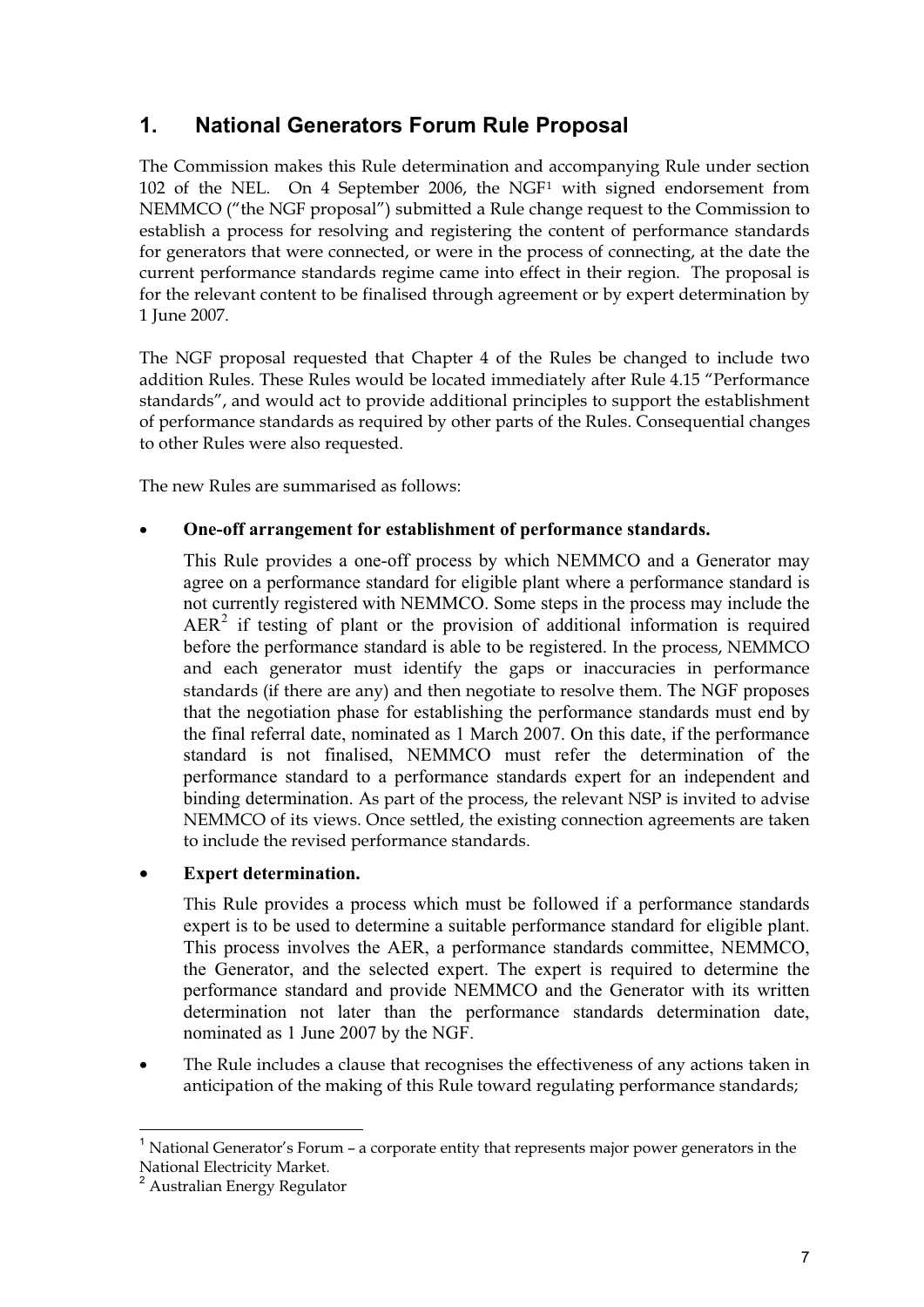- An existing Rule relating to 'Performance Standard Compliance' is varied. The NGF proposal requested that an additional phrase be inserted in clause 4.15(b) to recognise the registration of the performance standards.
- An existing Rule relating to 'Obligations of Generators' is varied. The NGF proposal requested that sub-paragraphs (i) and (ii) of clause 5.2.5(a) be reversed, and that editorial changes be made throughout the paragraph to accommodate this reversal.
- A variation of the Glossary term 'performance standard'. The NGF proposal requested that this definition be expanded to include point (b), being a performance standard that "is included in the register of performance standards established and maintained by NEMMCO under clause 4.14(n)".

The NGF has advised that the changes to clauses 4.15(b) and 5.2.5(a), and the definition of 'performance standard' in Chapter 10 are consequential to the two new Rules proposed for Chapter 4.

The NGF proposal states that the purpose of performance standards is two fold: it allows NEMMCO to be aware of key aspects of the expected performance of generating units during contingency and other events, and it allows generators to be aware of the performance requirements of their plants. At the conclusion of the transitional process that was part of the introduction of performance standards [during 2003], those standards that were not agreed were deemed using a specified hierarchy. While this process ensured that all generating units had defined performance standards, the deeming process did not provide a clear process to determine or register performance standards and overlooked plant for which a connection agreement was in place but no one was registered with NEMMCO as the generator. The lack of performance standards has also created difficulty in the establishment of appropriate compliance plans by generators.

The NGF proposal states that during the [2003] process to agree the performance standards, some performance standards have been established that NEMMCO or generators now consider to either be too low, potentially leading to reduced asset utilisation or increased ancillary services costs, or be too high and therefore unachievable by the plant in practice. The Rule change proposed would complete the establishment of performance standards for all significant generation plant connected to the system and ensure that NEMMCO has the necessary generator technical information it requires to optimally manage the power system. In addition, generators would be able to provide assurance that their plant is maintaining those performance standards.

The NGF proposal, which is co-signed by NEMMCO, was consulted with TNSPs<sup>3</sup> and has the formal support of the AER.

The NGF advised that NEMMCO and the relevant generators had been working on this process for some time, and accordingly the NGF proposal contained dates which the proposal anticipated would need to be altered by the Commission where a pre-date of the commencement of the Rule would occur.

 3 Transmission Network Service Providers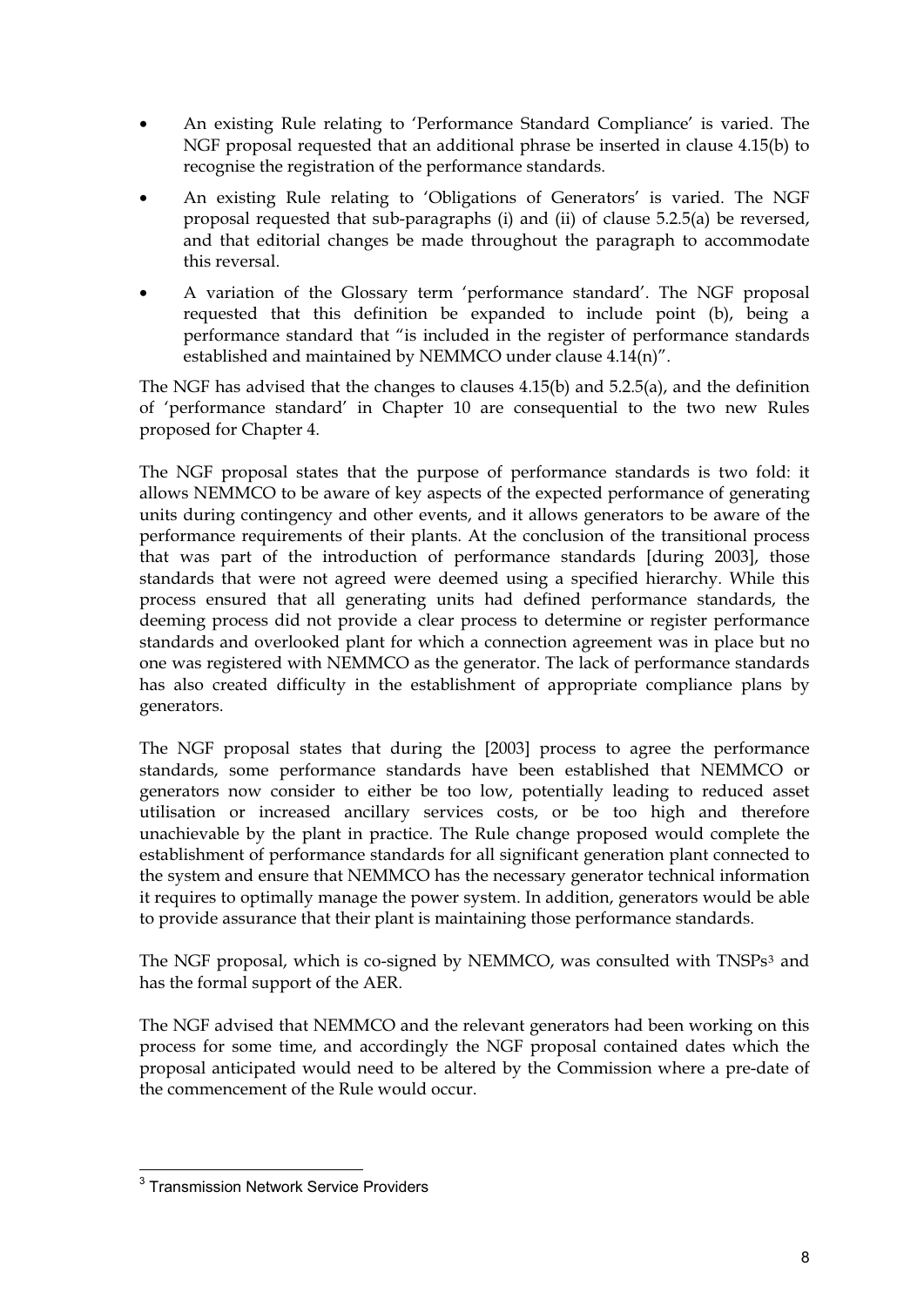The NGF also provided a process flow chart to assist parties in understanding the purpose of the one-off process proposed in the new Rules.

The NGF requested that the Rule change proposal be expedited as urgent and noncontroversial under NEL section 96.

### **2. Background**

The proposed Rule contains a process for determining performance standards for Generators, Market Customers and MNSPs4 that were connected to the network at the performance standards commencement date (16 November 2003 for regions other than Tasmania and 29 May 2005 for Tasmania).

In its recent report to the MCE concerning the enforcement of, and compliance with, the Rules technical standards, the Commission stated that the process to establish performance standards for existing generators was deficient and must be resolved as an urgent priority. During the review it became clear to the Commission that some generating systems do not have registered performance standards. Incomplete registered performance standards can be attributed to the failure of the process in the Code for agreeing or deeming registered performance standards for existing generating systems. Interested parties may refer to the details of the Commission's findings in the Final Report on the Review of Enforcement of and Compliance with Technical Standards, available from the AEMC website5.

The gaps and inaccuracies in the generator performance standards that currently exist have meant that NEMMCO must operate the power system more conservatively. They are also likely to make enforcement action by the AER for breaches of the standards more difficult. The Commission recommended to the MCE that it would be appropriate for NEMMCO and the electricity supply industry to bring forward a Rule change proposal to resolve the content of generator performance standards by 30 June 2007. It is the Commission's view that clear, defined enforceable standards are fundamental to the effectiveness of any enforcement and compliance regime. To ensure that such standards are in place, an effective moratorium will apply consistent with the Commission's recommendations to the MCE, and will end on 1 June 2007.

The Commission understands that NEMMCO and the Generators, acting together, have developed the process that is presented in the NGF proposal and have already commenced actively working to this process.

### **3. Rule determination**

The Commission has determined in accordance with section 102 of the NEL to make the Rule as set out in Attachment 1 to this Rule determination. The Rule is fundamentally the proposed Rule put forward by the proponent with some drafting amendments.

 4 Market Network Service Providers

<sup>5</sup> http://www.aemc.gov.au/electricity.php?cat=er&complete=1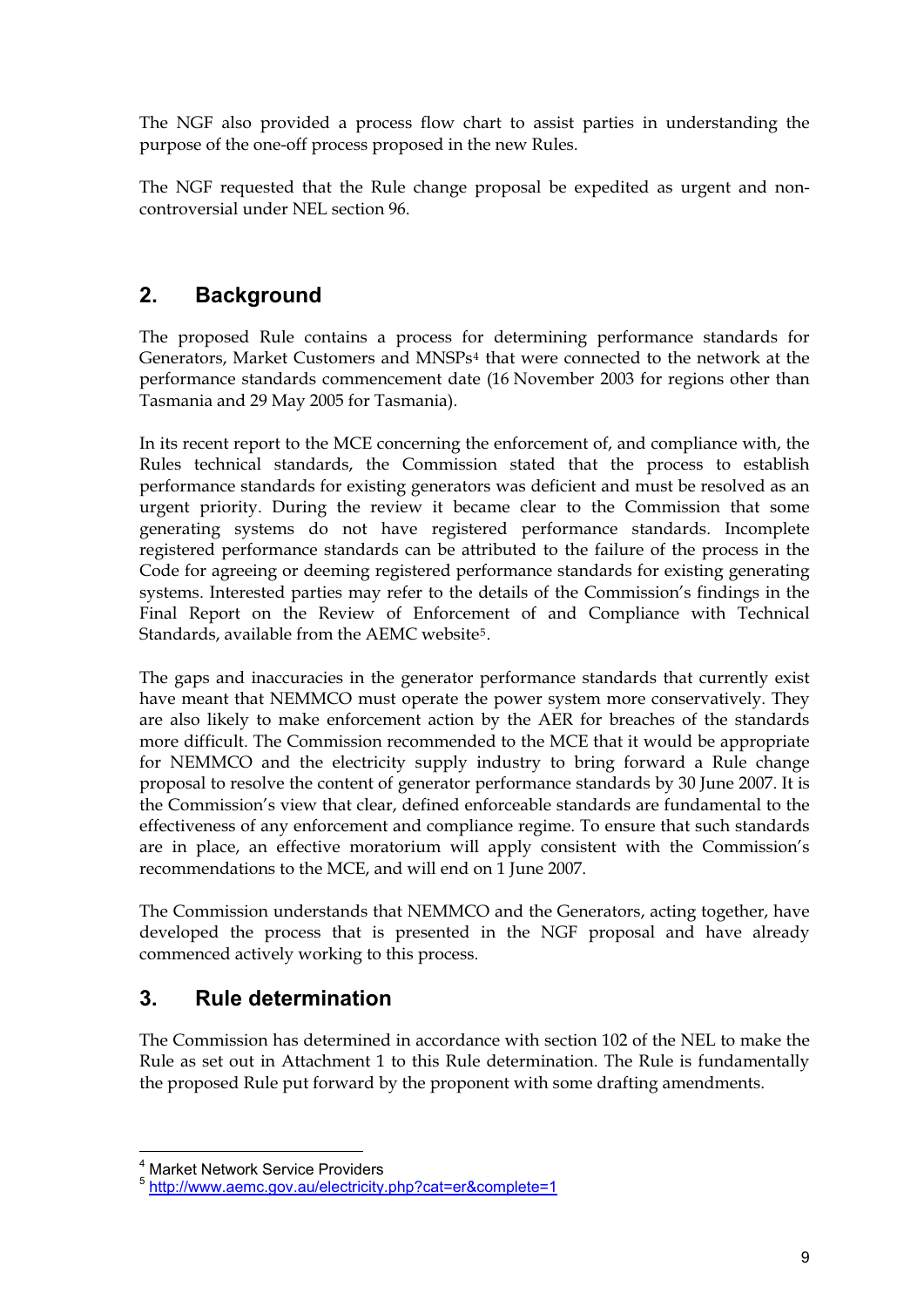On 2 November 2006, under section 94 of the NEL, the Commission determined to commence initial consultation on this proposal by publishing a notice under sections 95 and 96 of the NEL. In the notice the Commission advised that it intended to expedite the making of the Rule subject to any written objections. Objections were required to be submitted by 16 November 2006. Interested parties had 4 weeks to make submissions, which closed on 4 December 2006.

No party submitted an objection to expediting the making of the Rule.

No party made a submission regarding the content of the proposed Rule changes.

In coming to its decision, the Commission has considered:

- 1. the Commission's powers under the NEL to make the Rule;
- 2. the proponent's Rule change proposal including the proposed Rule;
- 3. that there were no objections for expediting the making of the Rule;
- 4. that there were no other submissions received; and
- *5.* the Commission's analysis as to the ways in which the Rule will or is likely to contribute to the achievement of the NEM objective so that it satisfies the statutory Rule making test.

#### **3.1 The Commission's power to make the Rule**

The Commission is satisfied that the Rule proposed by the NGF falls within the subject matters for which the Commission may make Rules, as set out in section 34 of the NEL and in Schedule 1 to the NEL.

The Rule satisfies the criteria of section 34 of the NEL as it relates to the operation of the NEM and the activities of persons participating in the NEM.

In addition, the Rule relates specifically to matters on which the Commission may make Rules that are provided for in clauses 10, 11, 13, and 14 of Schedule 1 of the NEL where:

- clause 10 relates to the disconnection of generating systems, transmission systems, distribution systems or other facilities;
- clause 11 relates to the operation of generating systems, transmission systems, distribution systems or other facilities;
- clause 13 relates to access to electricity services provided by means of transmission systems and distribution systems; and
- clause 14 relates to…generating systems…to test…the generating systems…for the purpose of determining whether those generating systems…comply with the Rules.

Under clause 94 of the NEL, the Commission determined that the request for the Rule contained all information prescribed by the regulation, and was not misconceived or lacking in substance. Under clause 96 of the NEL, the Commission determined that the request for the Rule to be made was for a non-controversial Rule change. The reasons for these determinations are provided in section 3.3 of this determination.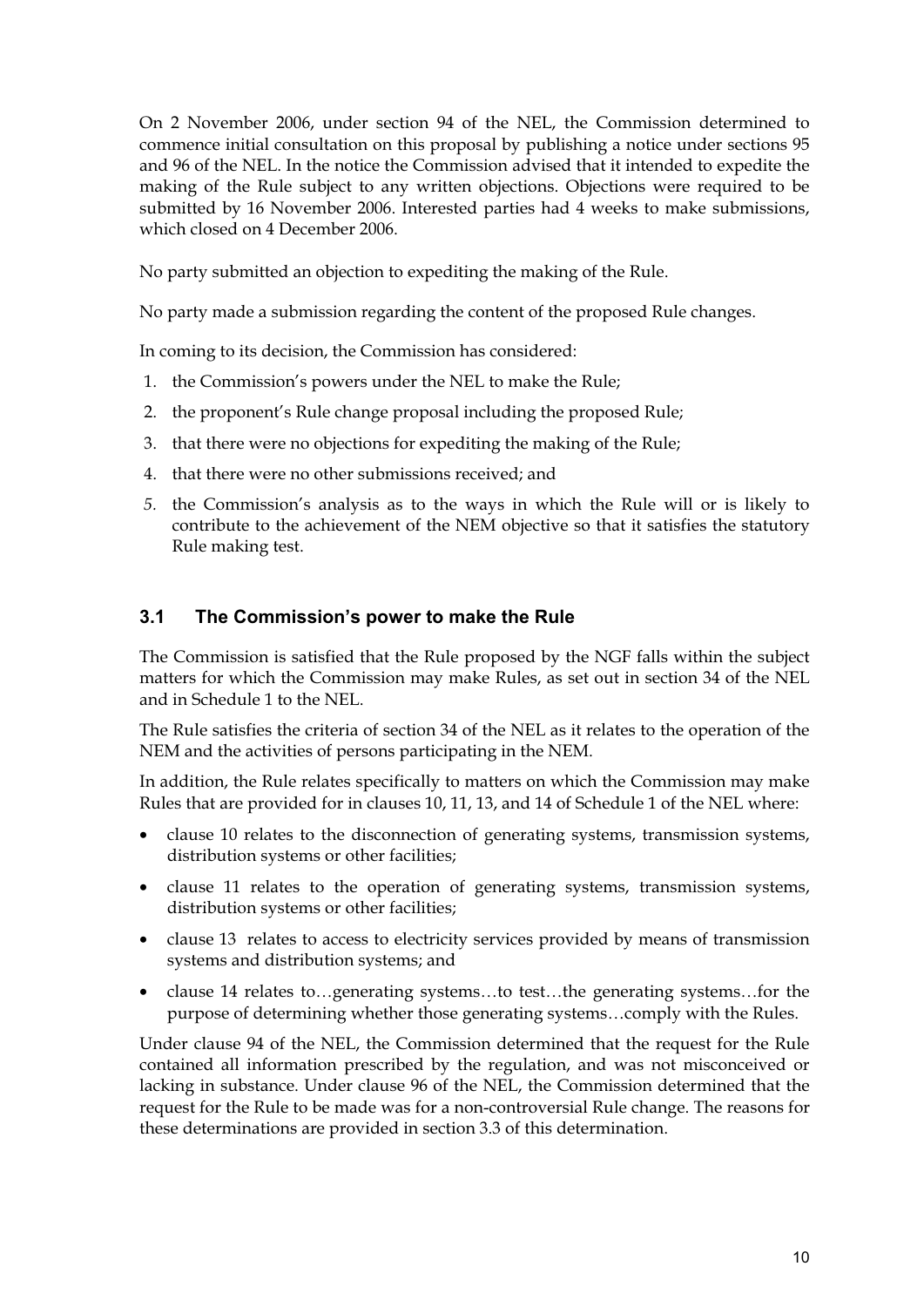On the basis of making a non-controversial Rule, the Commission is permitted to expedite the making of the Rule if no written objections are received within two weeks of publishing the notice under sections 95 and 96.

#### **3.2 Relevant MCE statements of policy principles**

The NEL requires the Commission to have regard to any MCE statements of policy principles in applying the Rule Making test. The Commission notes that currently, there are no specific MCE statements of policy principles that directly relate to the establishment of performance standards for existing generators. However, the MCE has taken a strong interest in this matter.

In November 2005, the MCE formally requested the AEMC to review the enforcement of, and compliance with, the technical standards under the National Electricity Rules. In September 2006, the Commission published its final report on this matter, and has had regard to that report in making this determination.

#### **3.3 Matters arising from the Commission's analysis**

The Commission found that there were no substantive matters requiring alteration in the NGF proposal as it was in line with the Commission's expectation arising from the separate MCE review. Some minor drafting amendments have been made. The Commission's reasons for accepting the NGF proposal are as follows:

#### **The Commission's consideration and reasoning:**

The Commission determines to accept the NGF proposed changes to performance standards because the proposal aims to create a one-off fast track process to ensure that all Generators with eligible plant have registered performance standards. The Commission notes that the NGF proposal effectively authorises a moratorium for existing generators who currently would be in breach of the Rules in regard to registered performance standards.

The Commission's reasons for accepting the NGF proposal are noted below.

- (i) The NGF proposal was submitted in the light of a report to the MCE by the AEMC regarding the status of generator performance standards;
- (ii) The NGF proposal has adopted one essential recommendation of the AEMC report whereby a complete set of performance standards for all eligible plant be in place by the end of June 2007;
- (iii) The Commission considers that the one-off process as presented in the proposed Rule is procedurally sound and will enable NEMMCO to register performance standards for all eligible plant by 30 June 2007;
- (iv) The Commission accepts that the principles necessary for the engagement of the performance standard expert, and the publication of the expert's determination, have been detailed to a level that should achieve registration of performance standards for all generators who are not able to reach a negotiated agreement with NEMMCO.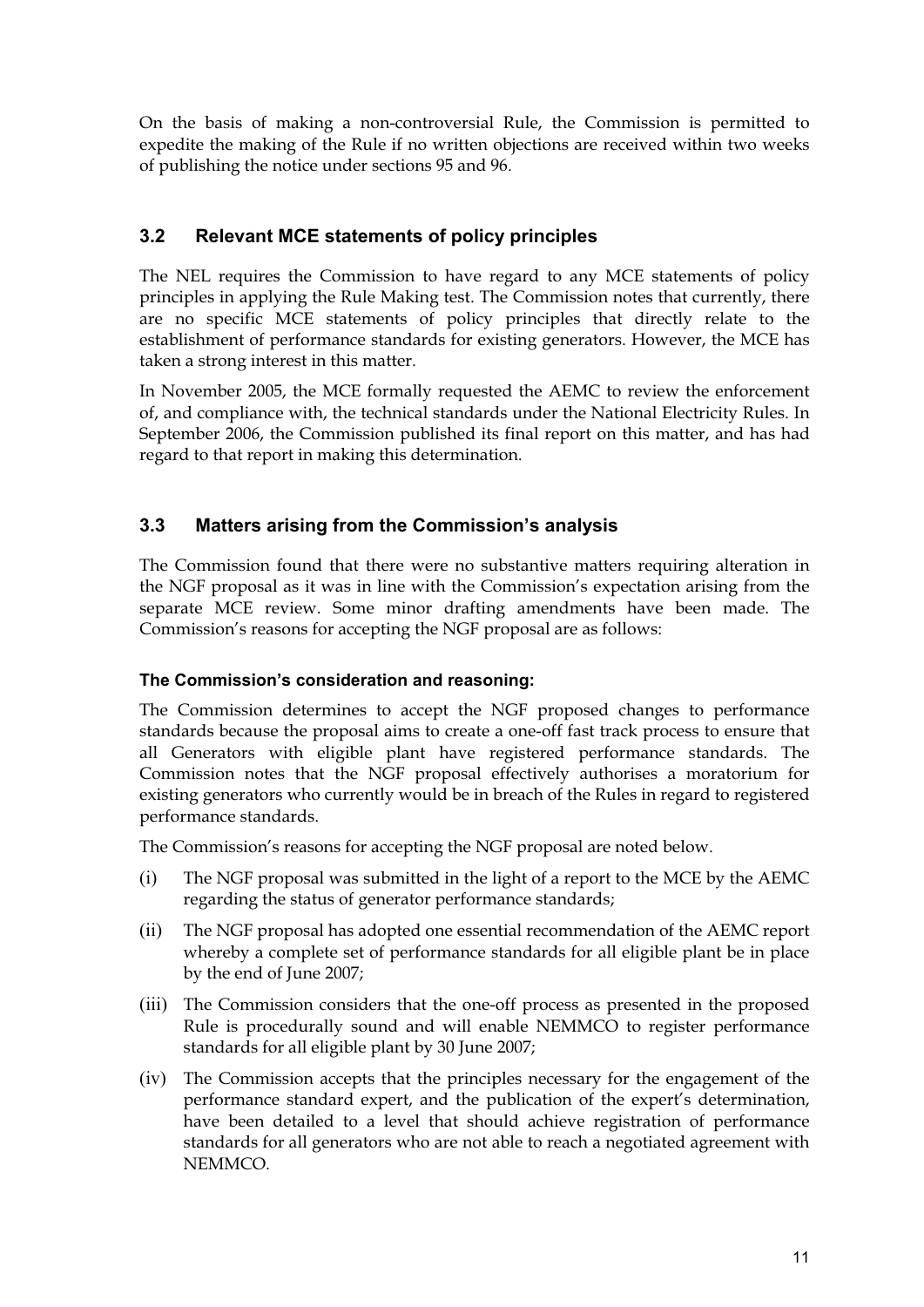- (v) The Commission notes that clause  $4.16.5(c)(1)$  allows a generator to continue to rely on a jurisdictional derogation unless NEMMCO requires a higher performance standard for system security purposes and NEMMCO considers that the eligible plant has a capability that is higher than the derogated performance standard. The Commission understands that clause 4.16.5(g) works to allow the parties to negotiate a higher performance standard, but that if the generator does not participate actively in the negotiation process, then the generator could rely on clause  $4.16.5(c)(1)$  to apply the derogation, until such times as the derogation expires;
- (vi) The Commission is of the view that this one-off process is sufficiently flexible to enable NEMMCO and a generator to manage any particular combination of Rule related process difficulties with plant registration and performance standards so that by 30 June 2007 both the generating unit and its performance standard are registered with NEMMCO;
- (vii) The Commission notes that NEMMCO and existing Generators have commenced using the one-off process and are on track to completing the process by 30 June 2007. The Commission considers that it is appropriate to give this activity formal recognition to allow all generators to complete their performance standards registration process;
- (viii) The Commission accepts that the other minor amendments are consequential to the transitional process for establishing satisfactory performance levels for all existing generators;
- (ix) There were no written objections to expediting the making of the Rule, nor any submissions regarding the content of the proposed Rule changes. The Commission also notes that through submissions to its Technical Standards Review, there was widespread industry support for proceeding with this proposal Accordingly, the Commission is of the view that all generators will utilise this process to remove any future compliance problems with performance standards; and
- (x) The one-off process is to formally commence on 31 December 2006. The Commission is of the view that this will provide any generator (who for whatever reason had not commenced participation in the process) with sufficient lead time, from the making of the Rule, to become an active participant.

In regard to the indicative but retrospective process dates, the Commission has determined to change the indicative dates in the NGF proposal to the following set of dates:

| Name of date                                   | Indicative date   | Determined date  |
|------------------------------------------------|-------------------|------------------|
| performance standard notification date         | 1 August 2006     | 29 December 2006 |
| performance standard response date             | 31 August 2006    | 5 January 2007   |
| performance standards agreement date           | 30 September 2006 | 10 January 2007  |
| proposed performance standards acceptance date | 31 October 2006   | 15 January 2007  |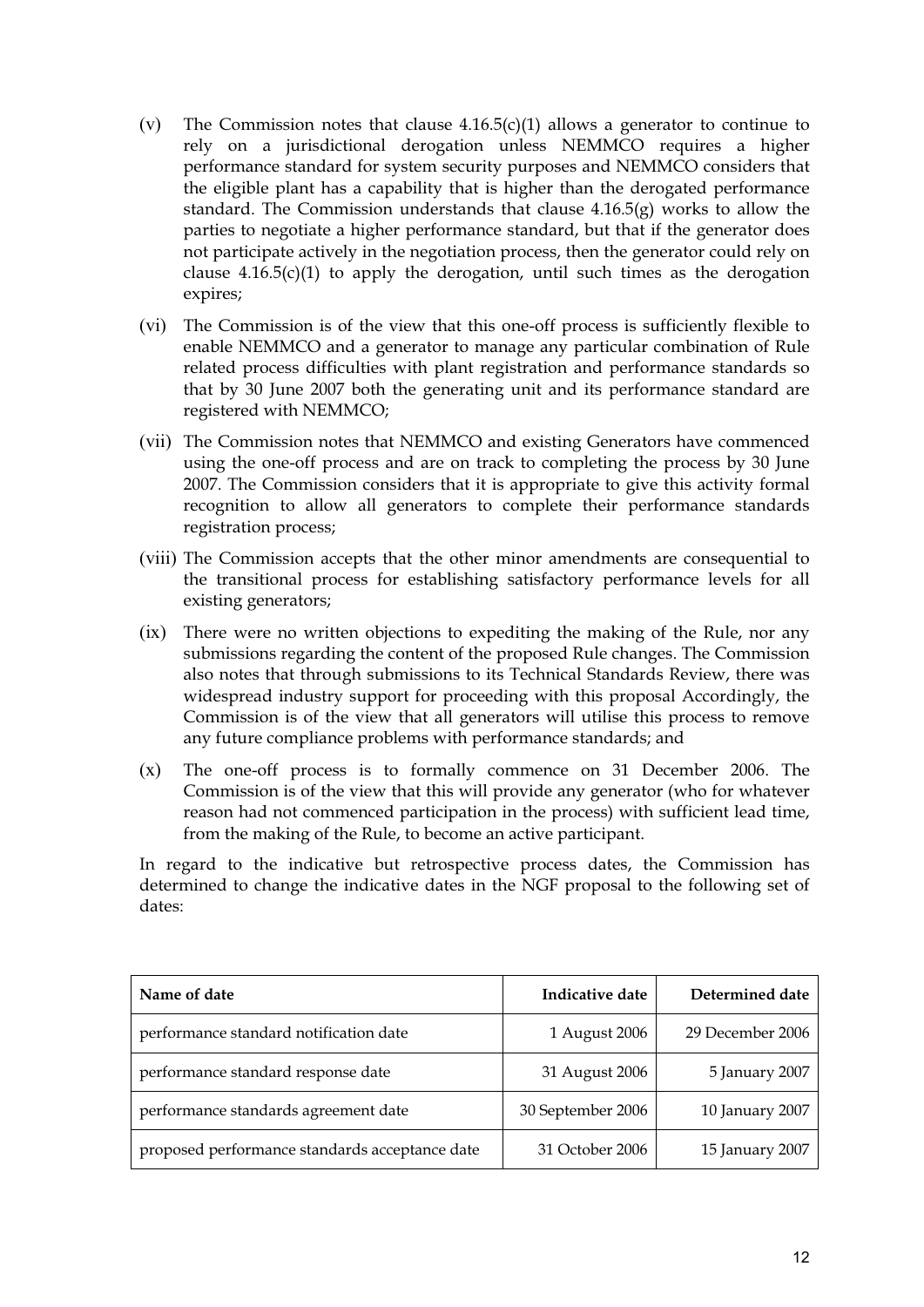| Name of date                             | Indicative date  | Determined date |
|------------------------------------------|------------------|-----------------|
| performance standards acceptance date    | 30 November 2006 | 22 January 2007 |
| initial referral date                    | 15 January 2007  | 29 January 2007 |
| final referral date                      | 1 March 2007     | 1 March 2007    |
| performance standards determination date | 1 June 2007      | 1 June 2007     |

The Commission notes that the set of determined dates will not delay the determination of the performance standards expert nor the publication of the expert's determination. To achieve this, the dates for finalising negotiations with NEMMCO have been truncated to one week periods throughout January 2007. The Commission considers that this is fair to all parties as the NGF proposal clearly states that the proposal is being actively followed by all Generators.

Accordingly, the Commission has made the necessary Rules to incorporate the NGF proposal.

#### **3.4 Assessment of the Rule: the Rule Making Test and the NEM objective**

The Rule Making Test requires the Commission to be satisfied that a Rule that it proposes to make will contribute to the NEM objective. The NEM objective is defined in section 7 of the NEL.

The test requires the Commission to consider the implications of the proposed new Rule for the efficient investment in, and efficient use of electricity services, in respect of specified elements which impact on the long term interests of consumers of electricity. The Commission has applied the Rule Making Test to the NGF proposal and has also taken into consideration minor drafting amendments made by the Commission.

The Commission has tested these various changes and has assessed that incorporating the NGF proposal into the Rules will, or is likely to, contribute to the NEM objective by:

- completing the population of the NEMMCO performance standards register of performance standards for eligible plant which may be examined by the AER and AEMC;
- removing any current process impediments that have been preventing NEMMCO and Generators from finalising the performance standard of their eligible plant; as required by the Rules. The full completion of a current Rule provision will release these parties from the burden of on-going administrative costs to the long term benefit of consumers;
- increasing assurance that the power system will perform as expected during times of system stress. The MCE, AER, NEMMCO and NSPs will all be beneficial recipients of this assurance, which will improve the cost effectiveness of their role in the NEM. Generators will benefit through their firming up of procedures for compliance testing to ensure that the power system will perform as expected during contingency events. Consumers will benefit from maximised reliability and security of electricity supply;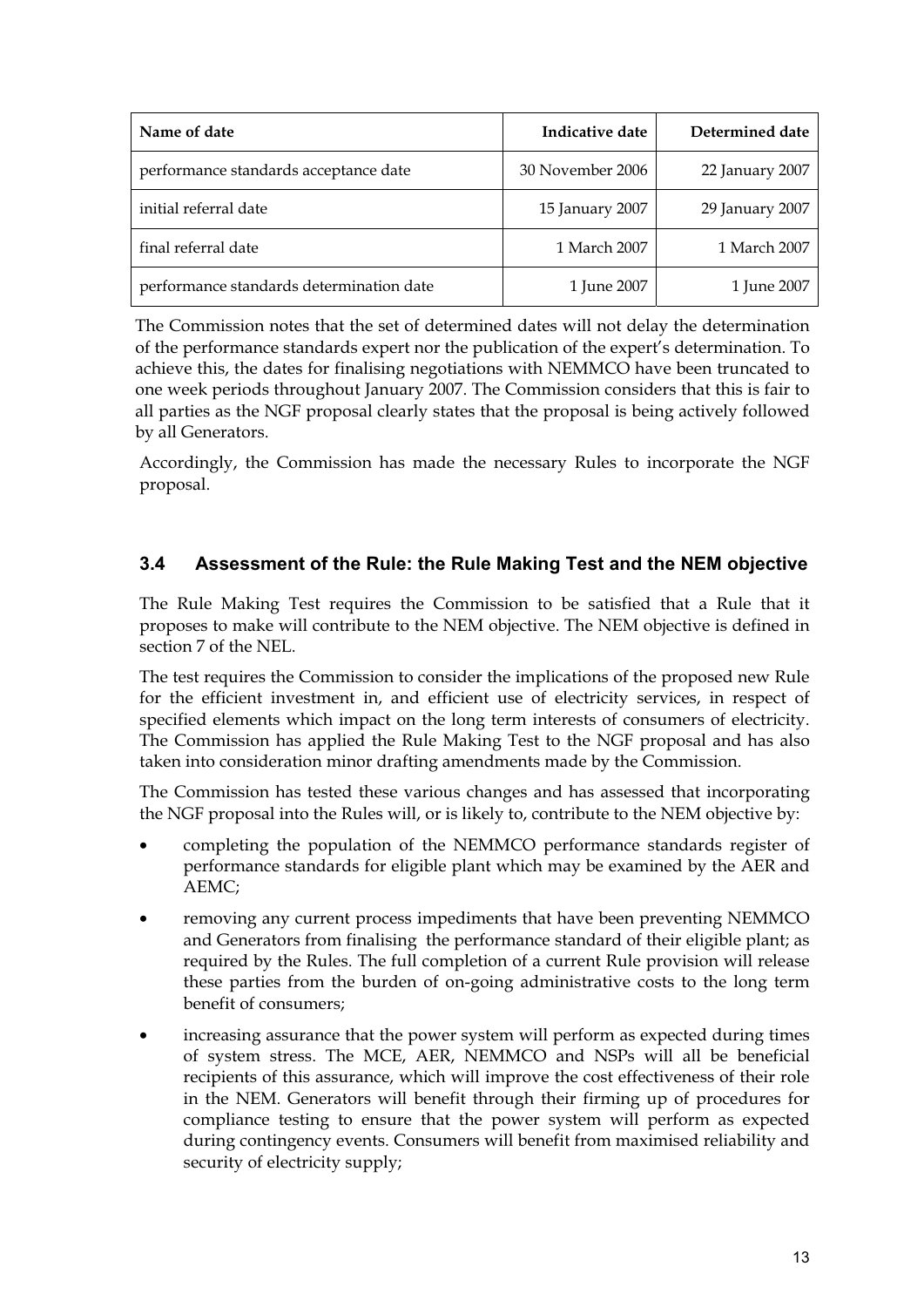- increasing NEMMCO's and NSPs' planning and operating efficiency through their additional confidence in the responsiveness of the power system;
- allowing NEMMCO to negotiate a higher performance standard if the current actual capability exceeds the standards; and
- allowing NEMMCO to negotiate a lower performance standard if the current actual capability is less than the desired standard, and the parties agree that the lower standard is all that should be required. The Commission notes that this is consistent with the existing grandfathering arrangements in the Rules.

Specifically, the Commission accepts that the transitional process will provide a material input into the ability of existing Generators to deliver improvements around the efficient investment in and use of electricity services for the long term interests of consumers of electricity with respect to the reliability and security of supply of electricity, and the reliability and security of supply of the national electricity system.

For this reason, the Commission has concluded that these changes (from the NGF proposal and the additional alterations adopted by the Commission) meet the NEM objective and consequently satisfies the Rule making test.

Accordingly, the Commission has determined to make the Rule as set out in Attachment 1 "Rule to be made".